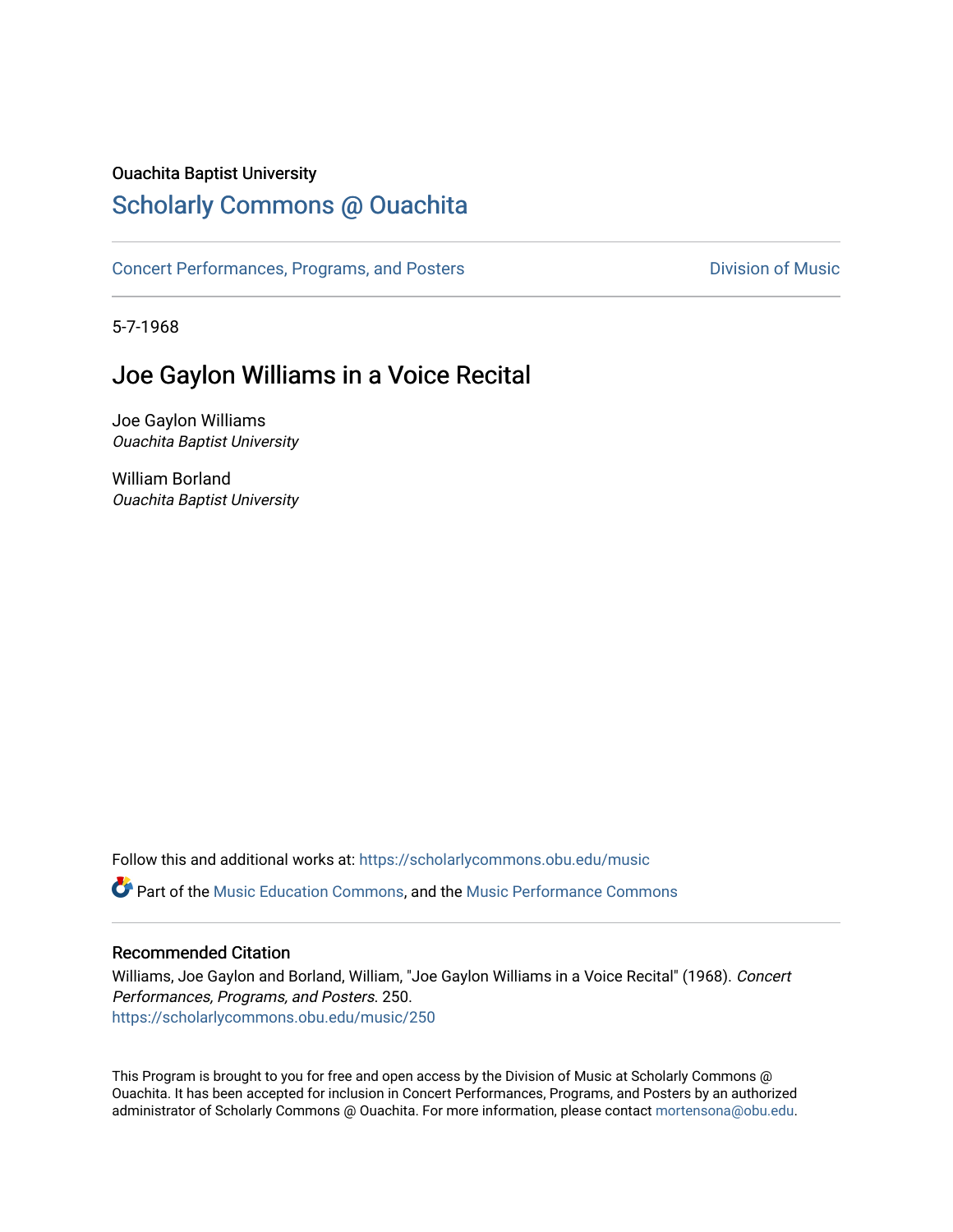# OUACHITA BAPTIST UNIVERSITY

*Division of Fine Arts* 

presents

# JOE GAYLON WILLIAMS

## Bass-Baritone

assisted by Bill Borland, Pianist

MITCHELL HALL

May 7, 1968

Eight O'clock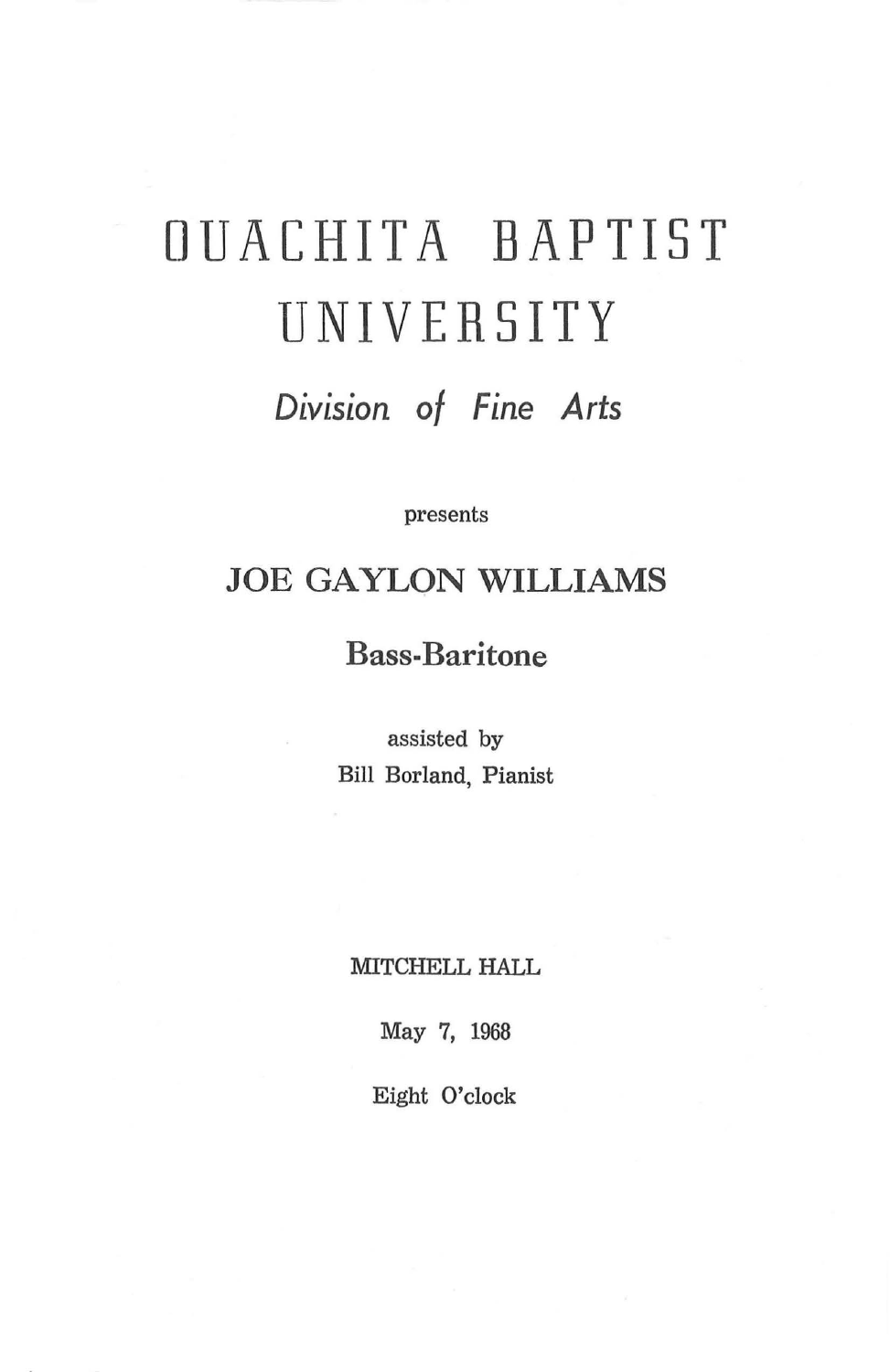#### **PROGRAM**

I

×.

G. F. Handel (1685-1759)

Felix Mendelssohn (1809-1847)

Giacomo Meyerbeer

(1791-1864)

**n** 

LES HUGENOTS

"Piff, Paff''

"Honor and Arms"

"0 God Have Mercy"

FIDELIO

**SAMSON** 

ST. PAUL

Ludwig van Beethoven (1770-1827)

"Hat man nicht auch Gold daneben"

Se tu m'ami

Einnerung

Der Wanderer

**m** 

Giovanni Pergolesi (1710-1736)

Johannes Brahms ( 1833-1897)

> Franz Schubert (1797-1828)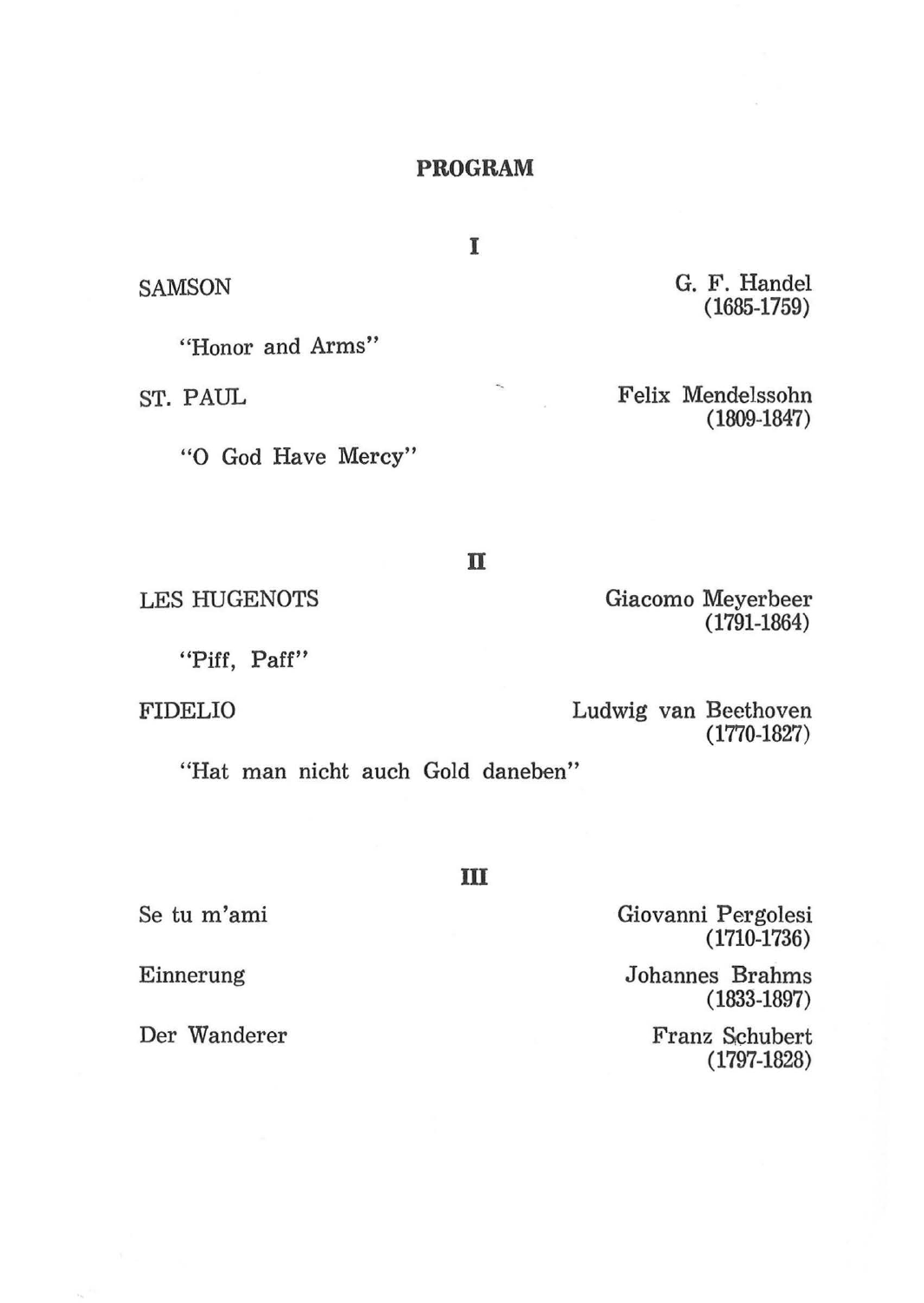#### IV

Und willst du deinem Liebsten sterben sehen Hugo Wolf

(1860-1903)

Les Cloches Claude Debussy ( 1862-1918)

Where Am I Going? James Heller (1892-) (1892- )

The Flea

Modest Moussorgsky (1839-1381)

This recital is in partial fulfillment for the Bachelor of Music degree in Church Music. Mr. Williams is a student of Dr. William Horton.